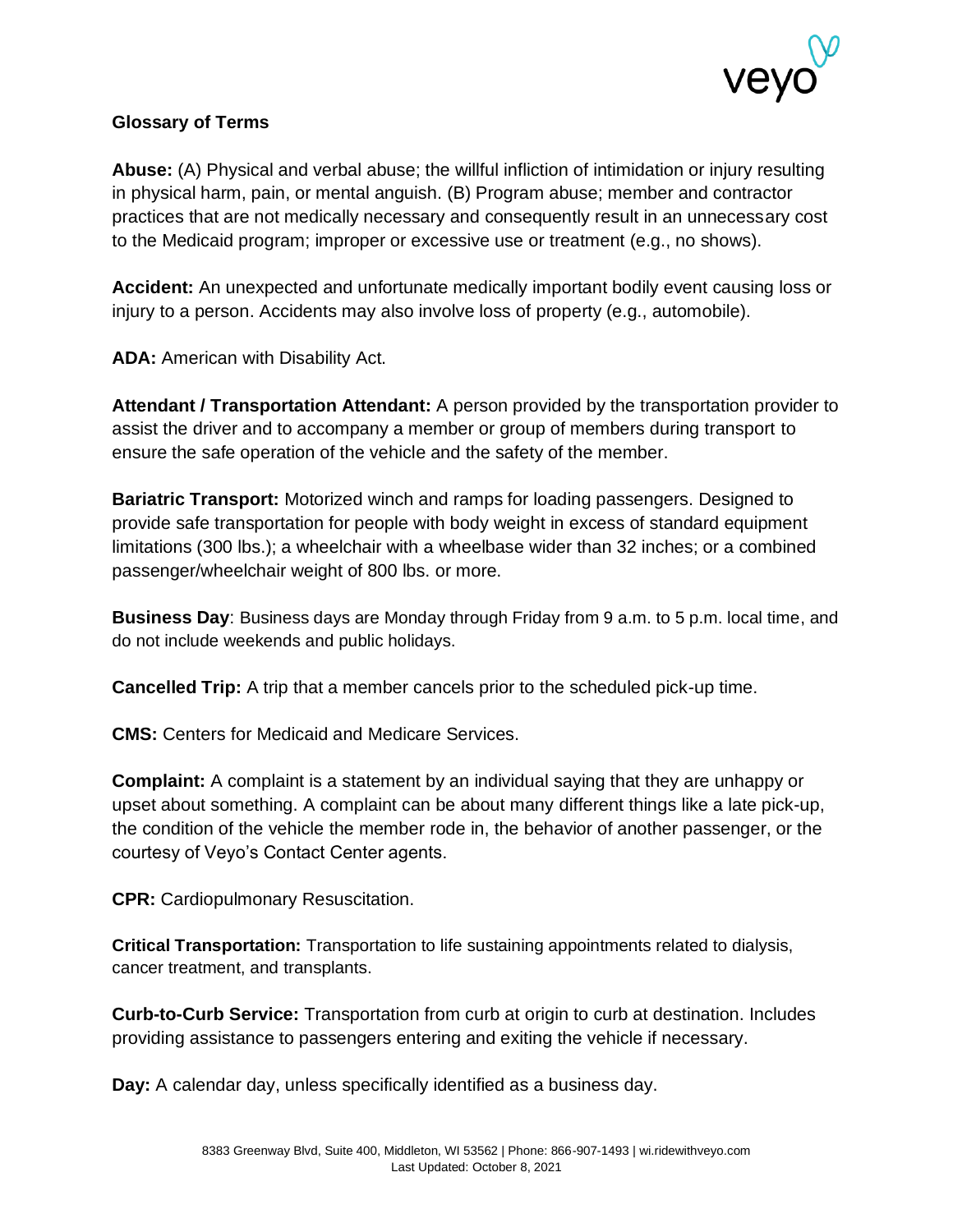

**Demand Response:** Transportation that involves using contractor-dispatched vehicles in response to requests for individual or shared one-way trips.

**Destination:** The location or point to which a member has been authorized to travel to obtain medical services.

**DHS:** Wisconsin Department of Health Services.

**Distance Verification Form (DVF):** The Distance Verification Form is required when a member is requesting transportation to seek health care at a distant Wisconsin Medicaid/BadgerCare Plus health care provider (beyond 100 miles).

**Door-to-Door Service:** Transportation provided to people who need help to move safely from the door of the vehicle to the door of the pick-up point or healthcare location.

**Emergency Transportation:** Transportation for needs that are immediate. Transportation typically includes providing medical care while the individual is being transported, examples include transportation for a heart attack, stroke, serious injury from a car accident, and other life-threatening situations.

**Escort:** A medically necessary adult or service animal that accompanies a person receiving a ride to provide necessary mobility or personal assistance during the time that transportation and healthcare services are provided. Veyo will verify medical necessity with the member's health care provider.

**Fixed Route:** Designated public transportation on which a vehicle is operated along a prescribed route according to a fixed schedule.

**ForwardHealth Policy:** Wisconsin Department of Health (DHS) policy for health care and nutritional assistance benefit programs.

**Gas Mileage Reimbursement (GMR):** If a member has a car and can drive themselves to their appointment, they may be eligible for gas mileage reimbursement. The mileage rate can be multiplied by the number of miles per trip to determine the reimbursement amount.

**Gas Mileage Reimbursement (GMR) Trip Log:** The Gas Mileage Reimbursement Trip Log is a form used to ask for payment of mileage if a member drives themselves to an appointment. Each entry on the trip log must be signed by the healthcare provider for the entry to be valid.

**Health Care Provider:** A health care provider is an individual health professional, or a health facility organization licensed to provide health care diagnosis and treatment services including medication, surgery, and medical devices.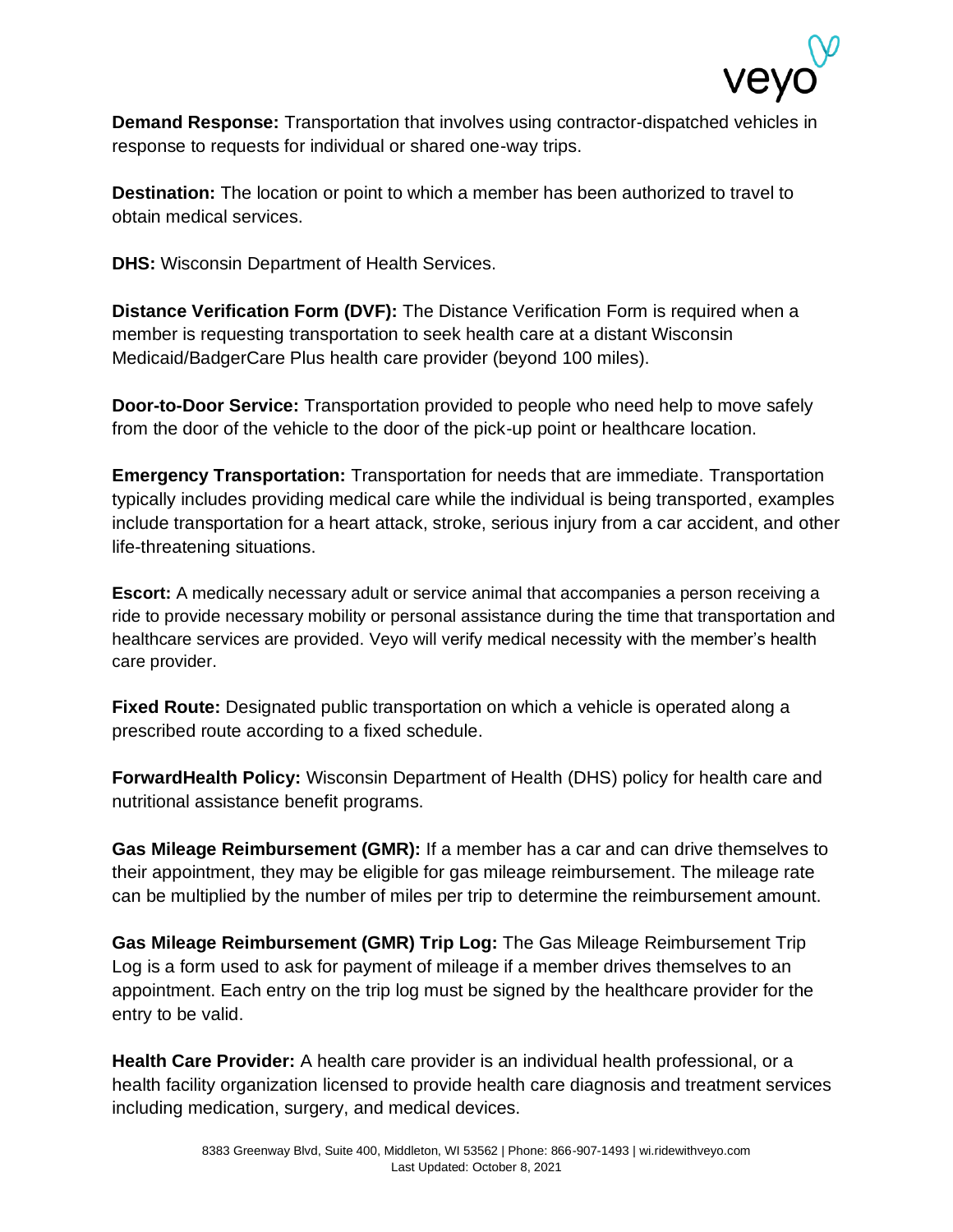

**HMO:** Health Maintenance Organization.

**Immediate Family:** Immediate family includes the following: Someone's spouse, parents and grandparents, children and grandchildren, brothers and sisters, mother-in-law and father-in-law, brothers in law, sisters in law, daughters in law and sons in law, adopted, half, and stepfamily members.

**Incident:** An allegation substantiated by Veyo records, transportation or medical provider records, and witnesses.

**Independent Driver-Provider (IDP)/Owner Operator Provider:** Independent contractors who have been credentialed as healthcare transportation providers and use their own vehicles to transport eligible members to authorized healthcare appointments.

**Late Trip:** A late trip is defined as transportation arriving fifteen (15) or more minutes after the scheduled pick-up time.

**Level of Need (LON) form:** The LON form will be used to determine the patient's most appropriate mode of transportation based on his or her functional abilities and limitations, including whether they are able to use public transportation.

**Long Distance Trip:** Transportation outside of a member's local medical market (defined as greater than 100 miles) for the purpose of receiving healthcare services that are not available in the member's community.

**Mass Transit:** Public transportation by bus, rail, air, ferry, or intra-city bus either publicly or privately owned, which provides general or special service transportation to the public on a regular and continuing basis.

**Attendant/Escort Medically Necessary Form:** This form is used to determine if an attendant/escort is required to escort a member with physical, developmental, cognitive, or mental health needs.

**Members**: Individuals covered by Medicaid and/or BadgerCare Plus who do not have any other means of transportation to covered, medically necessary healthcare services and receive NEMT under this program.

**Network of Providers:** An entity or group of providers set up by a transportation manager to transport eligible members to authorized healthcare appointments.

**No Show:** (A) A member who does not respond within ten minutes of the time the transportation provider arrives at the designated pick-up point and scheduled time and announces his/her presence. (B) A transportation provider who fails to perform agreed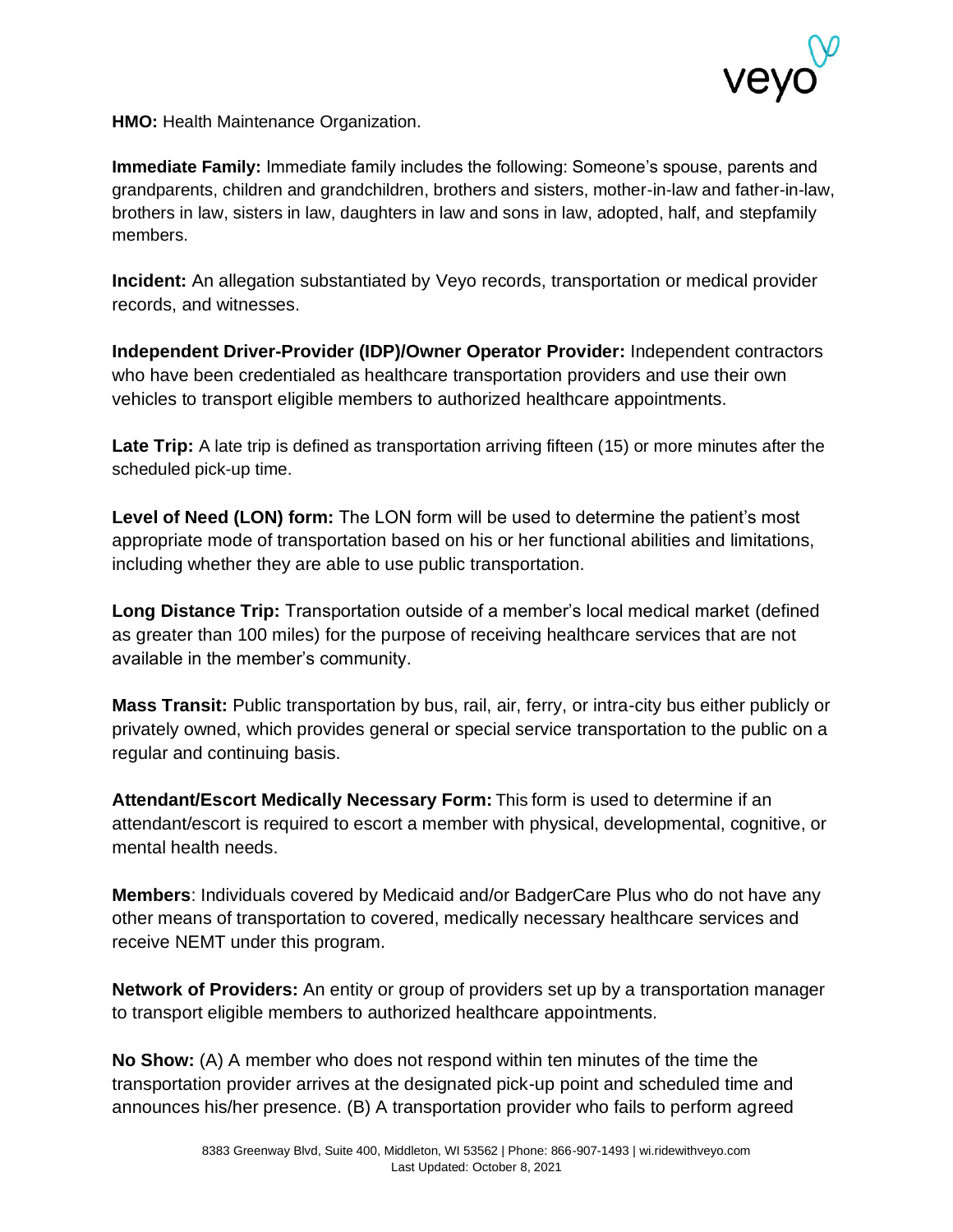

services resulting in the member missing their appointment, including if the provider does not show up within 15 minutes after the scheduled pick-up time.

**Non-Emergency Medical Transportation (NEMT):** NEMT is a service that can help you get to health care appointments. This service connects you with free rides in public transportation (like a city bus), specialized medical vehicles, or other types of vehicles depending on your needs. This coverage is called "non-emergency medical transportation," because it does not involve a medical emergency.

**One-Way Trip:** Transportation of a person from point of origin to destination.

**Origin:** The location at which the transportation provider is authorized to pick up the member at the start of the trip.

**Parental Consent Form:** A parent, legal guardian, or caregiver is required to travel with any child under 16 years of age. If the child is traveling by themselves, the parents/guardians must complete one of the following forms: a Parental Consent Form for Children Ages 4-11 or a Parental Consent Form for Children 12-15.

**Passenger Assistance:** Assistance which enables a member to walk, enter or exit a vehicle, or transfer from a wheelchair; does not include lifting or carrying the member.

**Person-to-Person Service**: Service where the driver must get acknowledgement from another person at both the pick-up and drop off. At pick up, the acknowledgement is that the passenger is going with the driver and at drop-off, that a responsible person is at the location. This is also known as Hand-to-Hand Service.

**Routine Medical Transportation:** Authorized health care transportation trips that do not have priority status to and/or from a facility where healthcare needs will be met.

**Service Animal:** A trained guide dog, signal dog, or other animal to aid an individual with a disability.

**Shared Ride:** Transportation, excluding mass transit, for multiple passengers traveling in the same direction with appointments set up within one hour of each other.

**SMS:** Short Message Service (SMS), and it's the most common form of text messaging used today.

**Specialized Medical Vehicle (SMV):** Specialized Medical Vehicles are used to transport recipients with a documented physical or mental disability that prevents them from traveling safely in a common carrier or private motor vehicle to Medicaid-covered services.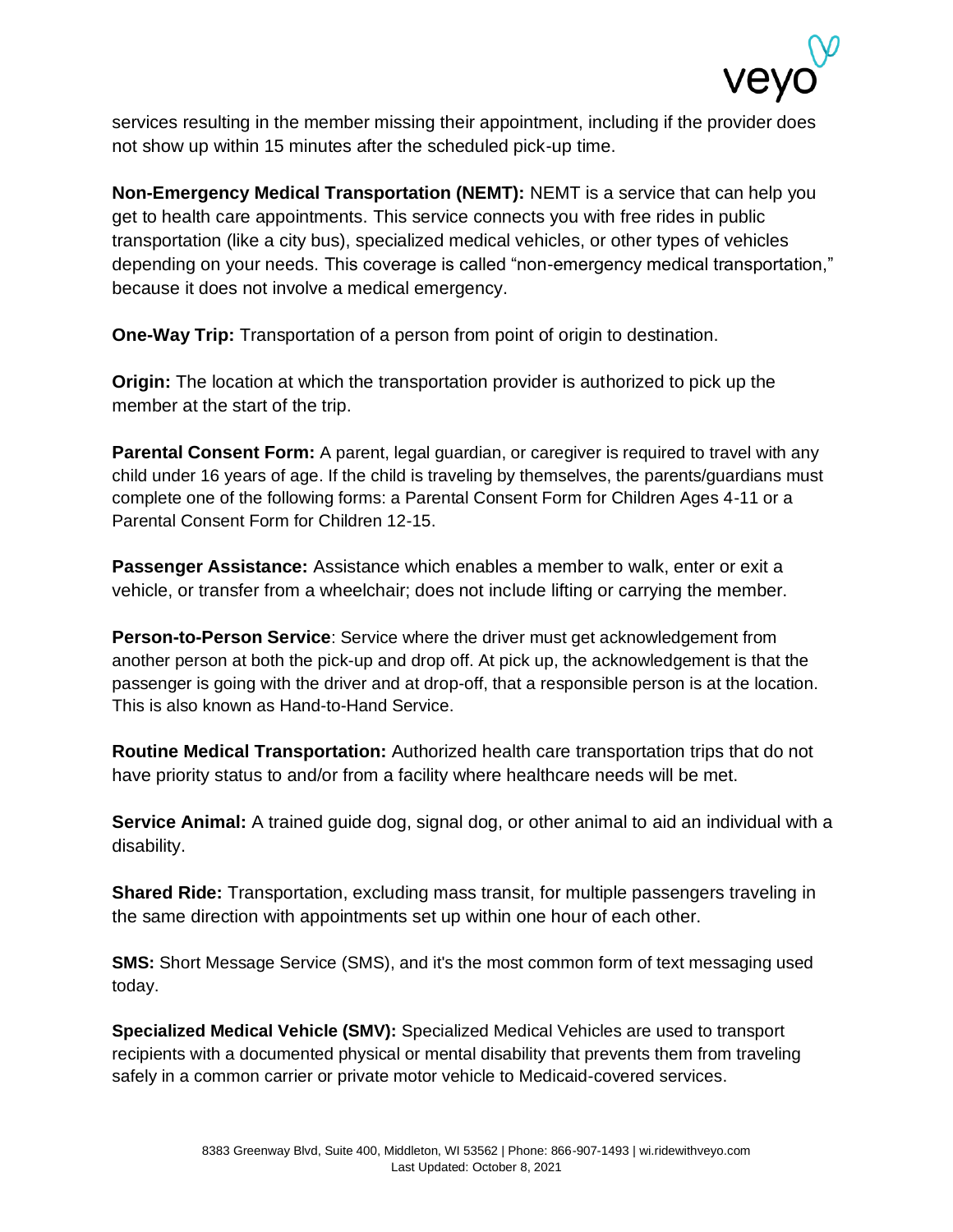

**Stretcher Service:** Service for members who must be transported in a supine (laying) position, but do not require the medical services of an ambulance. Members must be medically stable to be transported by stretcher service.

**TDD:** Telecommunications device for the deaf.

**Third-Party Reviewer:** The third-party reviewer does not work for Veyo. If a member calls to request a ride and the request is denied, they will have the option to speak immediately to the third-party reviewer to have them review the denial.

**Transportation Manager:** Transportation vendor responsible for establishing a network of transportation providers, operating a central call center, implementing screening to validate eligibility of member and trip for coverage, determining the most appropriate mode of transportation, maintaining quality assurance, reporting encounter data, and paying transportation claims for a NEMT program.

**Transportation Provider Ombuds:** The Transportation Provider Ombuds works for Veyo and will help answer provider questions about partnering with Veyo, facilitate complaints from transportation providers, and help build and strengthen relationships with the department of social services, health care facilities, state agencies, and constituent work groups.

**TTY:** A TTY (Teletypewriter) is a device that allows users to send typed messages across phone lines. Many people who are Deaf, deafened, hard of hearing, or who are deafblind may use TTYs to call other individuals.

**Urgent Transportation:** An urgent trip is an unscheduled episodic situation in which there is no immediate threat to life or limb, but the member must be seen on the day of the request and treatment cannot be delayed until the next day. This may include hospital discharges as well. Valid requests for a ride to an urgent appointment will be provided in three hours or less.

**Veyo Member Portal:** An online portal that you can use on a computer, smart phone, or other mobile device to book rides and view trip and driver information. To use Veyo's online portal, go to [member.veyo.com.](https://member.veyo.com/member-landing)

**Veyo Ombuds (formerly Ombudsman):** The Ombuds will help answer member questions about obtaining NEMT services, help members through the complaint process, and advocate on behalf of the member

**Veyo RideView Portal:** RideView, Veyo's facility portal, can be used by health care facilities to book and manage trips. To learn more, please visit veyo.com/rideview.